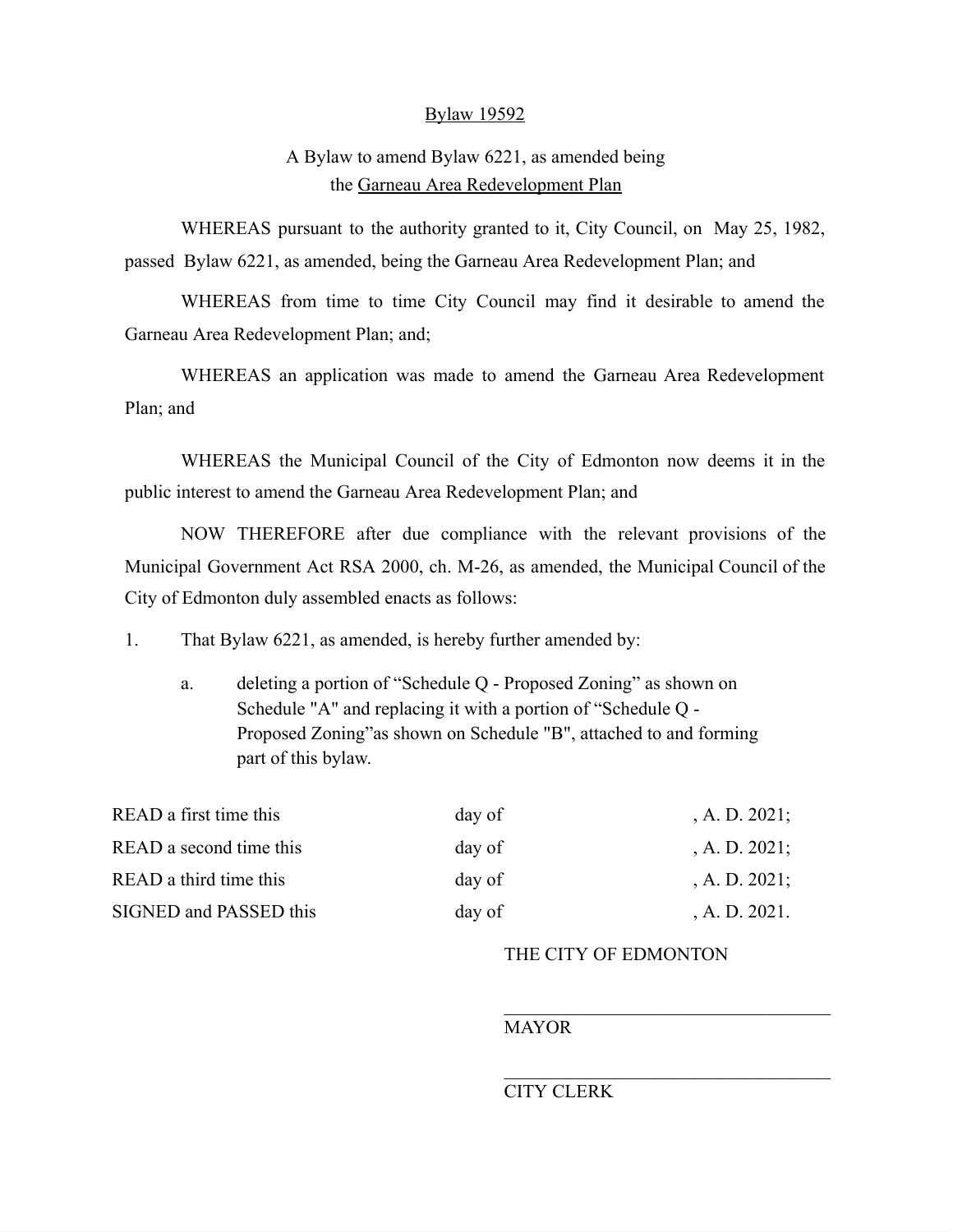**Garneau SCHEDULE Q**<br> **Proposed Zoning** 

Area Redevelopment Plan



# $\frac{\lambda}{N}$

# *Zoning \*as of July 2021*

- **RA7** Low Rise Apartment
- **RA8** Medium Rise Apartment
- **RA9** High Rise Apartment
- **RF6** Medium Density Multiple Family
- **CNC** Neighbourhood Convenience Commercial
- **CO** Commercial Office
- **DC1** Direct Development Control Provisions
- **DC2** Site Specific Development Control Provisions
- **US** Urban Service
- **AJ** Alternative Jurisdiction
- **AP** Public Parks
- **PU** Public Utlity

*Note: Map does not reflect Overlays*